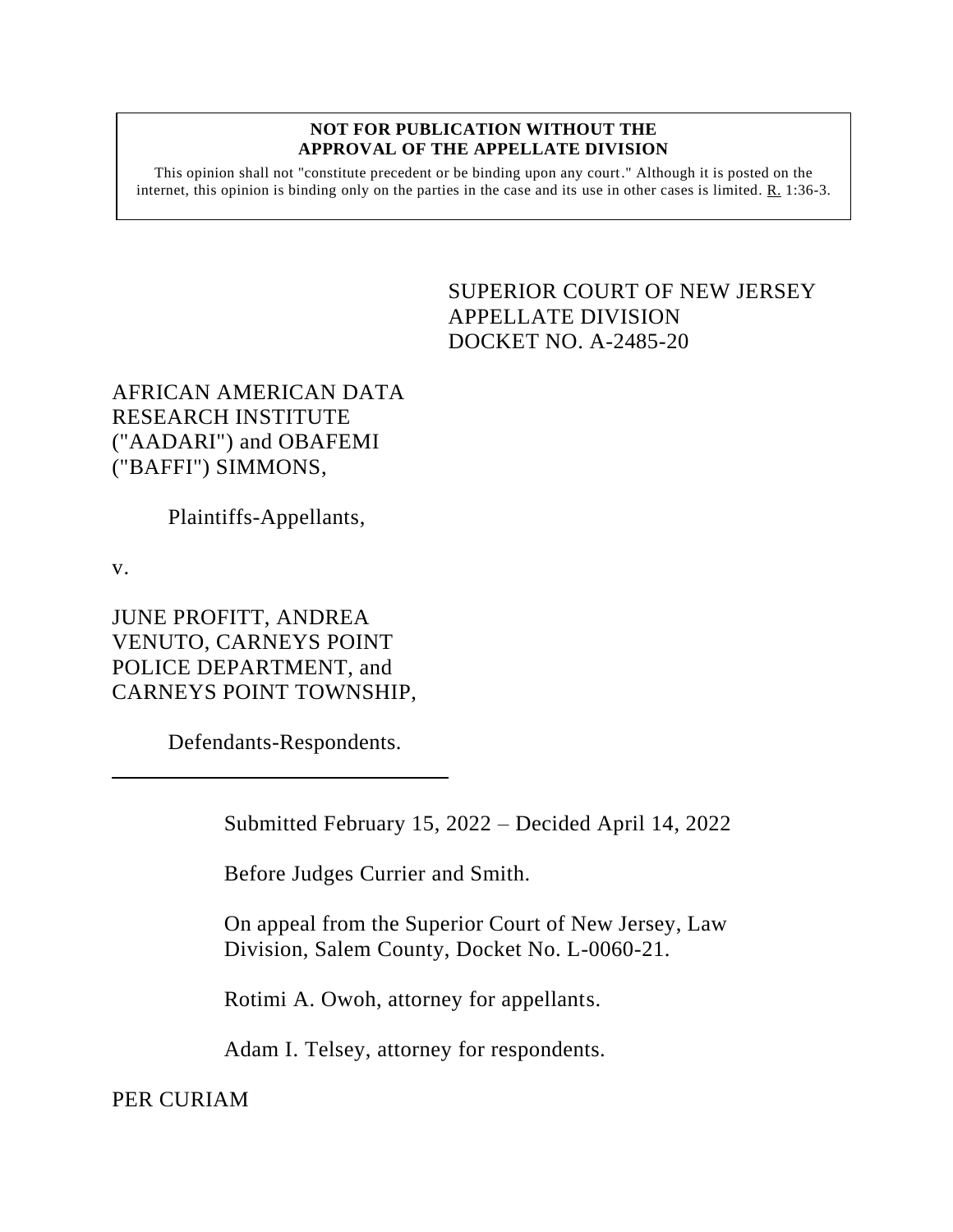This appeal arises out of defendants' denial of plaintiffs' New Jersey Open Public Records Act (OPRA) requests. Plaintiffs appeal from the May 7, 2021 order denying their order to show cause to compel the production of records and dismissing their complaint. In light of the principles espoused in our Supreme Court's recent decision, Libertarians for Transparent Gov't v. Cumberland Cnty., 250 N.J. 46 (2022), we reverse.

I.

Plaintiffs made an OPRA request for the following records:

(1) Copies of cancelled checks and invoices used to settle complaints that were filed against your police department in the last [five] years.

(2) Names, date of hire, date of separation and reason for separation and salary of individuals who either resigned or were terminated in the last [five] years from your police department.

In responding to the first request, defendants stated, "We do not have access to this. Paid by insurance company." In response to the second request, defendants provided information about two officers, stating one was "terminated" and the other "resigned."

Plaintiffs filed an order to show cause compelling defendants to produce the requested documents and information. During oral argument on May 7,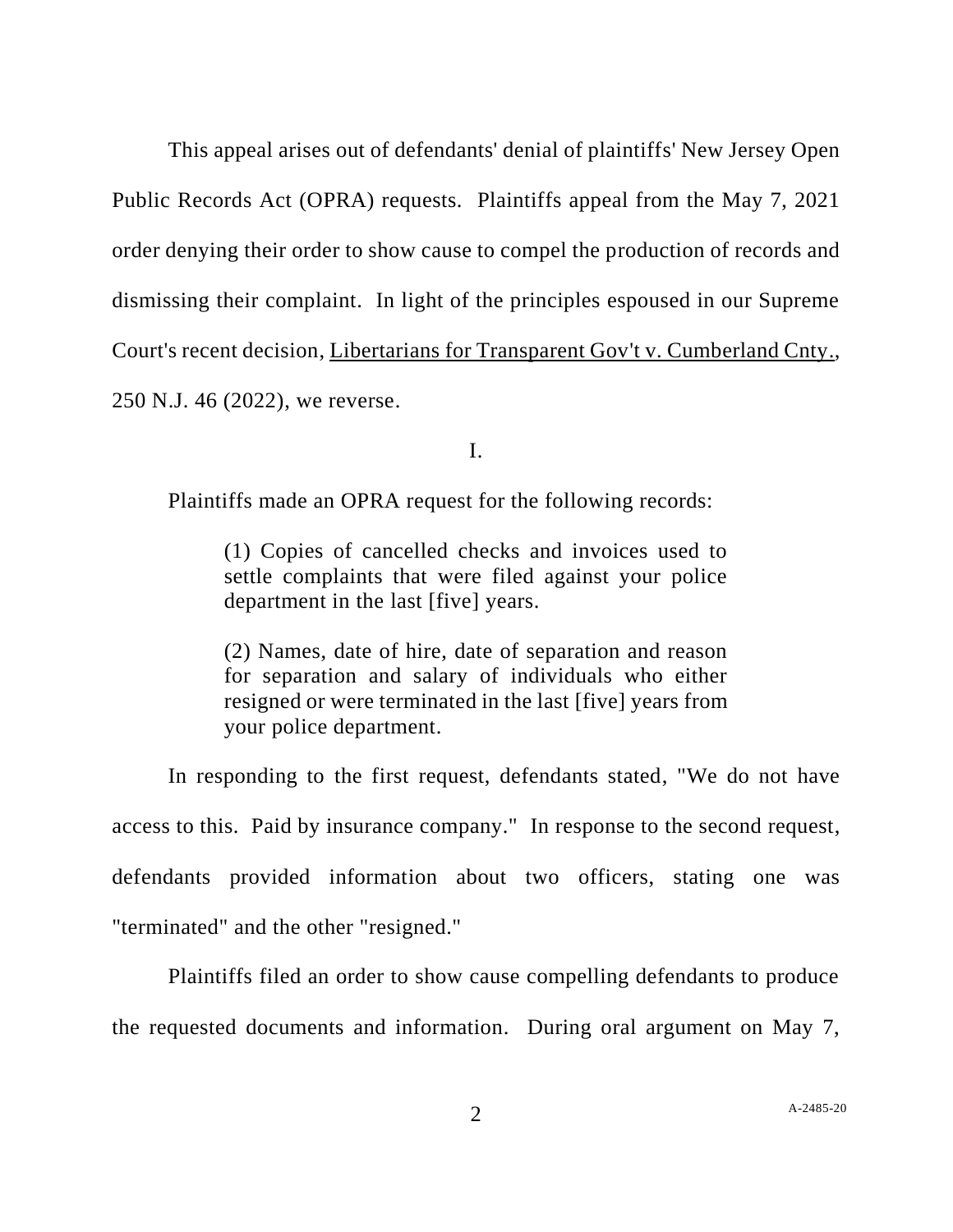2021, defendants advised the court they had provided plaintiffs the day before with a document responsive to the first request and, therefore, they deemed it a "non-issue." Defendants also contended the information provided regarding the second request was responsive to the "reason for separation."

In addressing the first request, plaintiffs agreed the request was completed but because the document was produced outside the statutory time limit, plaintiffs were prevailing parties and entitled to fees. Plaintiffs further noted defendants had not produced a cancelled check but instead provided an invoice from the insurance carrier reflecting payment was made. In response, defendants elaborated that the document was from the Joint Insurance Fund (Fund), entitled "Payment Listing," and it gave the date of the check, check number, payee, and the amount of payment. Defense counsel clarified that when he requested cancelled checks from the Fund, he only received the described document in return. Therefore, defendants could not provide plaintiffs with anything further in response to its request.

As to the second request, plaintiffs asserted it was entitled under OPRA and the common law right of access to "the real reason" for a person's separation from employment.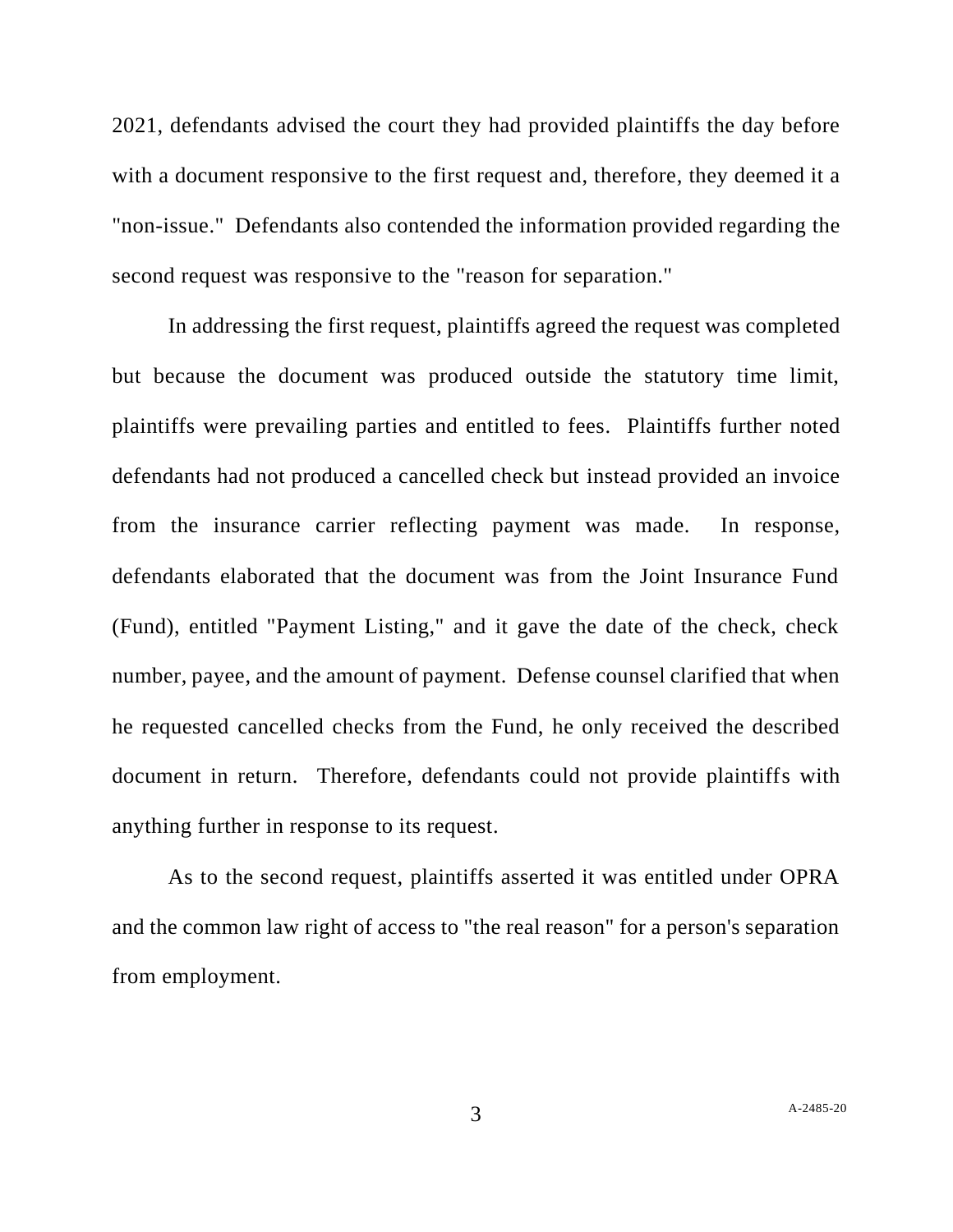In an oral decision issued May 7, 2021, the judge concluded that a cancelled check was not a "government record" under OPRA because it was not

> received by the government nor made by the government in its official business . . . . It would not be common or expected for the municipality to receive a canceled check that was drawn on an account of the insurance company that insured the county and it would have been sent back to the insurance company that insured the county.

Therefore, the court found the initial failure to provide the cancelled check was not a violation of OPRA.

As to the second request, the court found defendants' response of "terminated" or "resigned" was sufficient under the plain language of OPRA.

The court then turned to a consideration of plaintiffs' requests under the common law right of access doctrine. The court concluded plaintiffs' first request was moot because the requested documents were provided or because the document did not exist.

In addressing the second request, the judge determined she could not undertake the required balancing test because there was no request for a specific document. Plaintiffs' counsel replied he was requesting the document that explained the reason for the employee's resignation or termination, such as a plea agreement or Judgment of Conviction. However, the court reiterated it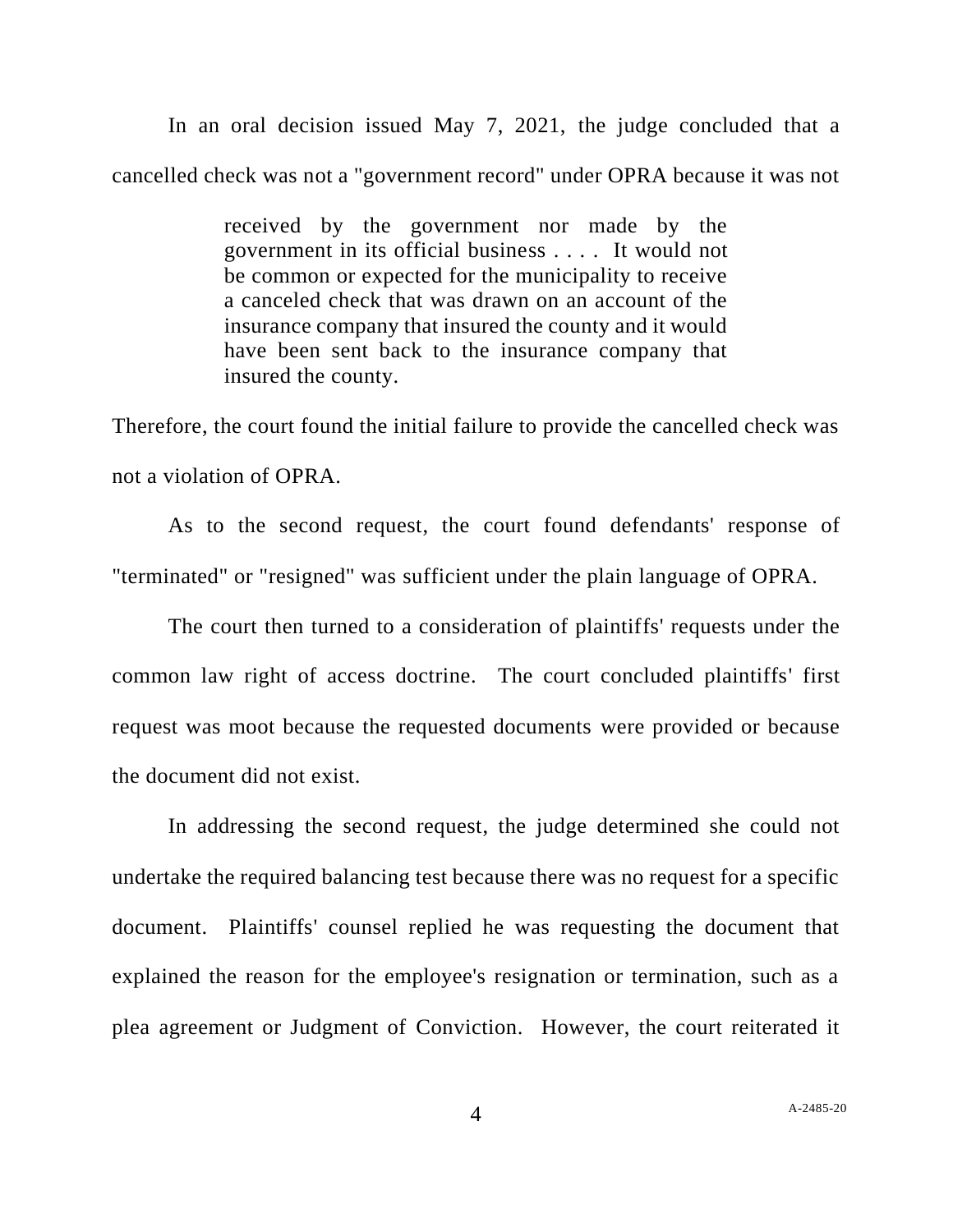could not determine whether the common law right of access was violated because there was no request for a specific document. The relief requested in the order to show cause was denied.

## II.

On appeal, plaintiffs contend cancelled checks are subject to disclosure under OPRA and the common law right of access. And there was a material issue of fact whether the cancelled check still existed either at the insurance company or the insurer's bank. In addition, plaintiffs assert the court erred in not requiring the disclosure of records responsive to the second request. Plaintiffs seek counsel fees as a prevailing party under the first request.

Our review of the statutory interpretation of OPRA is de novo. Brennan v. Bergen Cnty. Prosecutor's Off., 233 N.J. 330, 339 (2018).

As is well-established, OPRA mandates the public be provided with "ready access to government records." Burnett v. Cnty. of Bergen, 198 N.J. 408, 421 (2009). The statute requires disclosure of documents "made, maintained or kept on file in the course of [a public agency's] official business[,]" as well as any document "received in the course of [the agency's] official business[.]" N.J.S.A. 47:1A-1.1.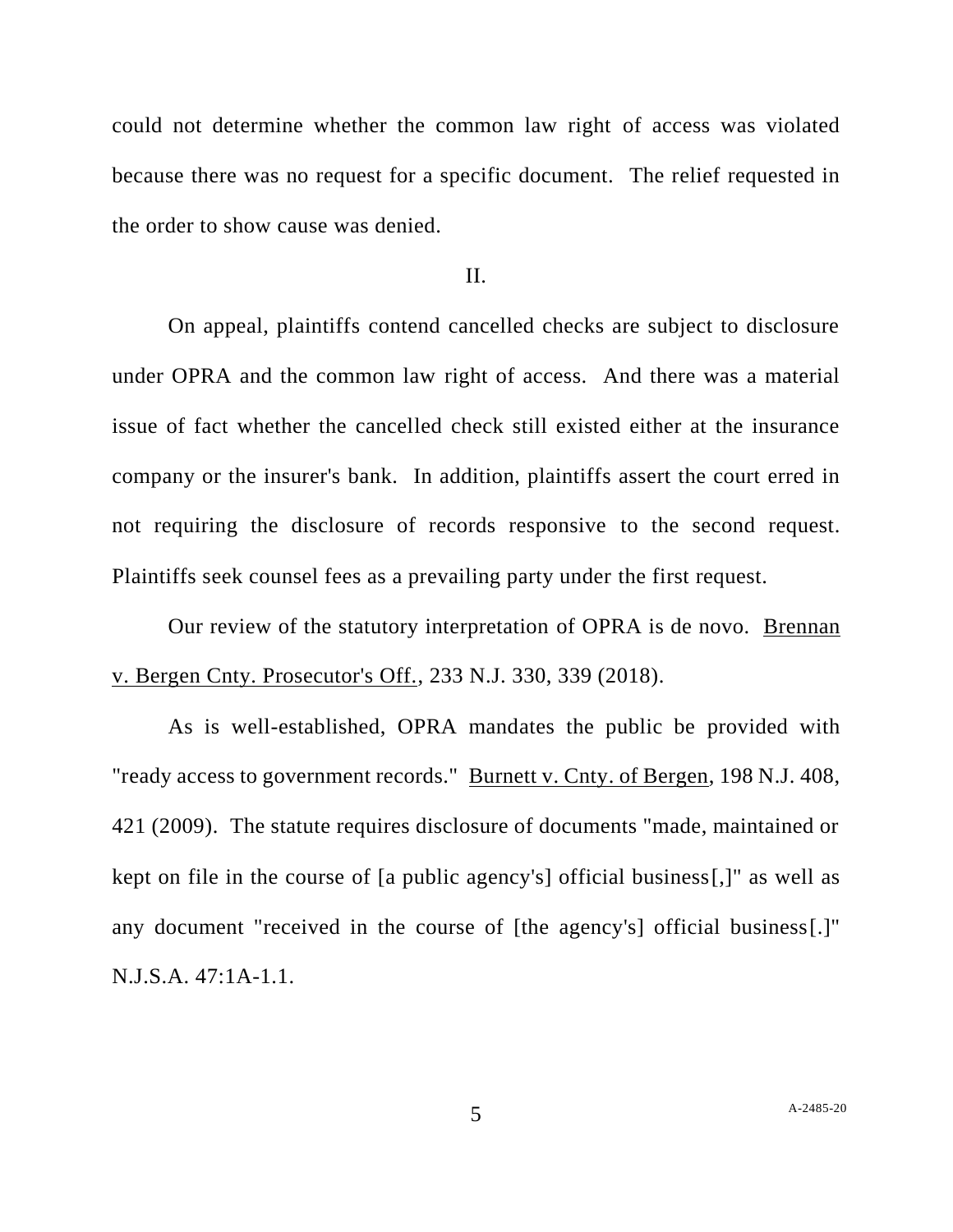Although defendants initially replied they did not possess any cancelled checks, they nevertheless forwarded the request to the Fund. In response, the Fund supplied the "Payment Listing" document. A review of that record reflects it contains all of the information found on a cancelled check: the check number, date of check, date of occurrence, name of claimant, payee name, and amount of check. The only missing information—routing information and account number—would be subject to redaction.

The information supplied by defendants in response to plaintiffs' request for cancelled checks and invoices was sufficient to sustain its burden under OPRA. We do not consider the newly raised issues regarding the checks as they were not presented to the trial court for its consideration. Nieder v. Royal Indem. Ins. Co., 62 N.J. 229, 234 (1973).

As to the second request, our Supreme Court recently considered an identical request in its recent decision in Libertarians, 250 N.J. at 48-49. There, the plaintiffs requested a correction officer's "name, title, position, salary, length of service, date of separation and the reason therefore" under N.J.S.A. 47:1A-10. Id. at 50. The plaintiffs were aware from public meeting minutes that the corrections officer had been charged with a disciplinary action and there was a settlement agreement between the officer and the county. Id. at 49-50. In the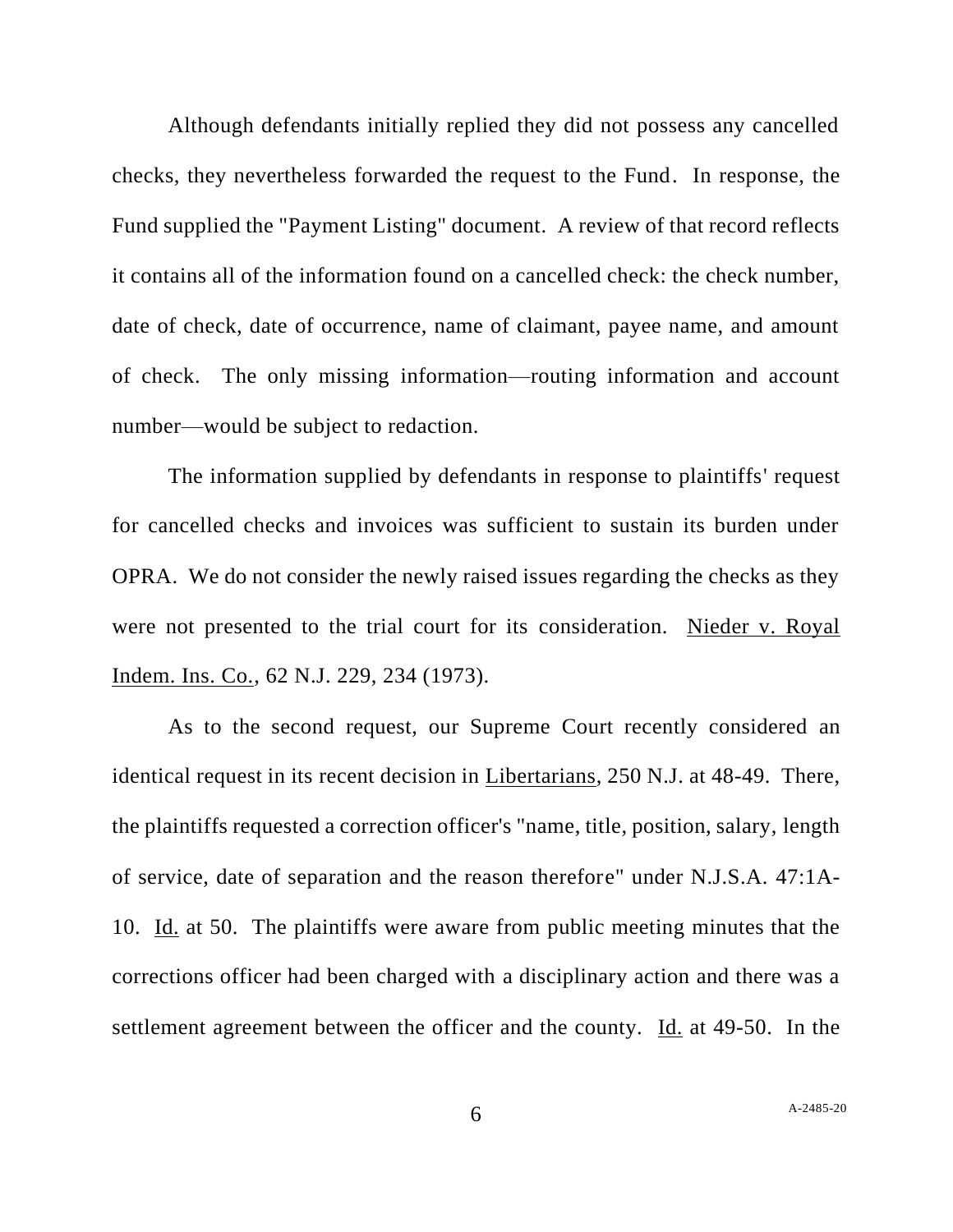OPRA request, the plaintiffs also requested the preliminary notice of disciplinary action (PNDA) and the settlement agreement. Id. at 50.

The defendants did not produce the PNDA or the settlement agreement, asserting the documents were personnel records exempted from disclosure.<sup>1</sup> Id. at 50. The defendants provided information regarding the remainder of the request and stated, "The reason for the separation was a disciplinary infraction." Ibid.

The trial court found the settlement agreement was "a government record subject to disclosure under OPRA" and ordered the county to provide a redacted version. Id. at 51. The court also found the county had misrepresented the officer's reason for separation, in violation of OPRA. Ibid. The parties came to an agreement on a counsel fee award. Ibid.

This court reversed, finding the settlement agreement was not a government record under OPRA but was instead an exempt personnel record. Libertarians for Transparent Gov't v. Cumberland Cnty., 465 N.J. Super. 11, 13 (App. Div. 2020). We concluded that OPRA did not require "government

<sup>&</sup>lt;sup>1</sup> In its application before the trial court, the plaintiffs did not reassert their request for the PNDA.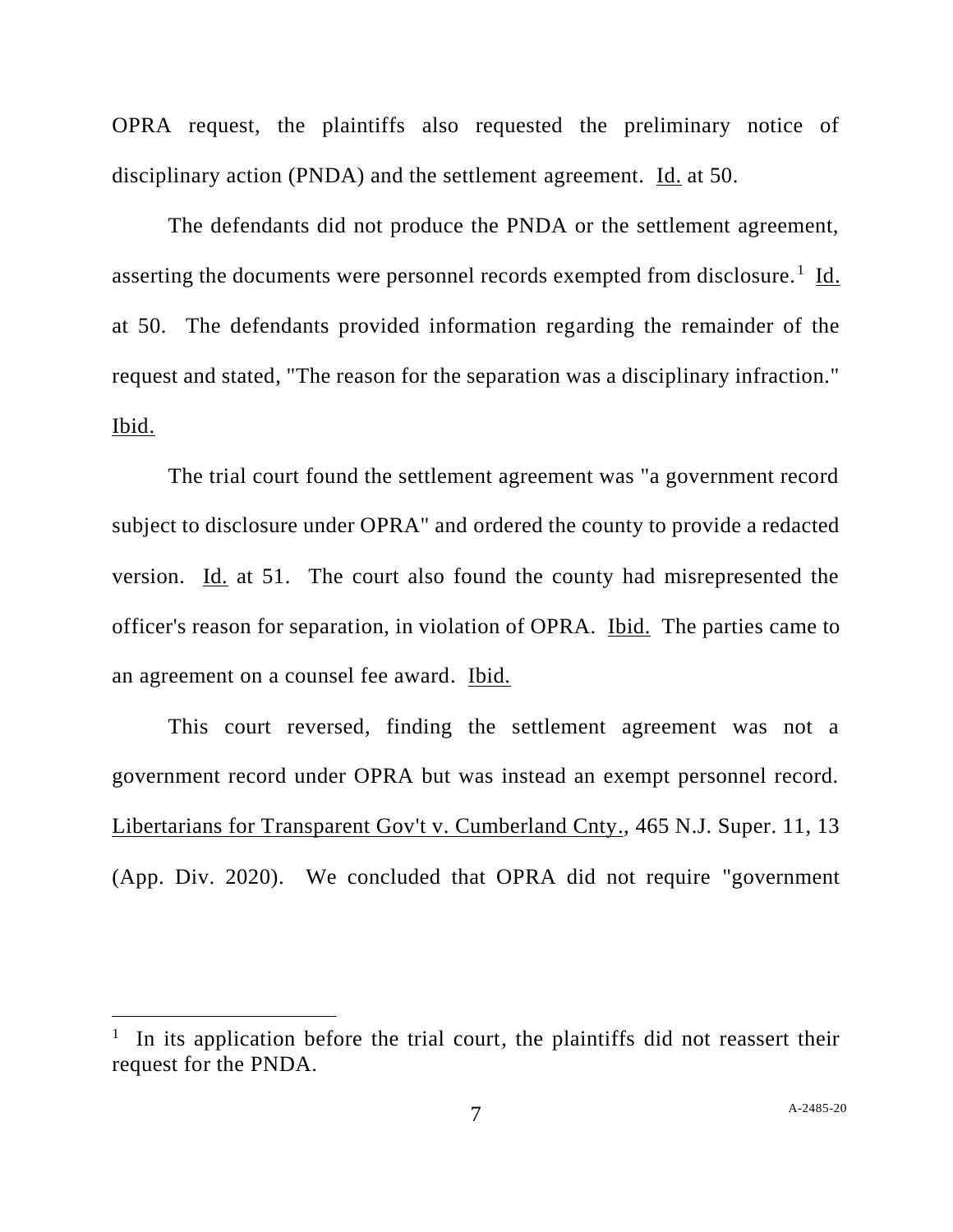agencies to make exempt personnel and pension records accessible in redacted form." Id. at 24.

Therefore, this court remanded the case to the trial court to determine whether the common law right of access required disclosure of the settlement agreement. Id. at 31. We also reversed the order for fees. Ibid.

After granting the plaintiffs' petition for certification, the Court considered the issue of the disclosure of the settlement agreement, noting that most personnel and pension records were not government records and therefore were exempt from disclosure under OPRA. 250 N.J. at 49. However, an exception existed under N.J.S.A. 47:1A-10, which states that "an individual's name, title, position, salary, payroll record, length of service, date of separation and the reason therefor, and the amount of and type of any pension received shall be a government record." Id. at 55.

Because § 10 expressly states that the reason for a person's separation from employment was a government record, the "plain reading of the text" requires the "disclosure of a settlement agreement that contains such information once the document has been redacted." Id. at 56.

In applying Libertarians here, plaintiffs are entitled under OPRA to review documents that contain information regarding the reason why an employee was